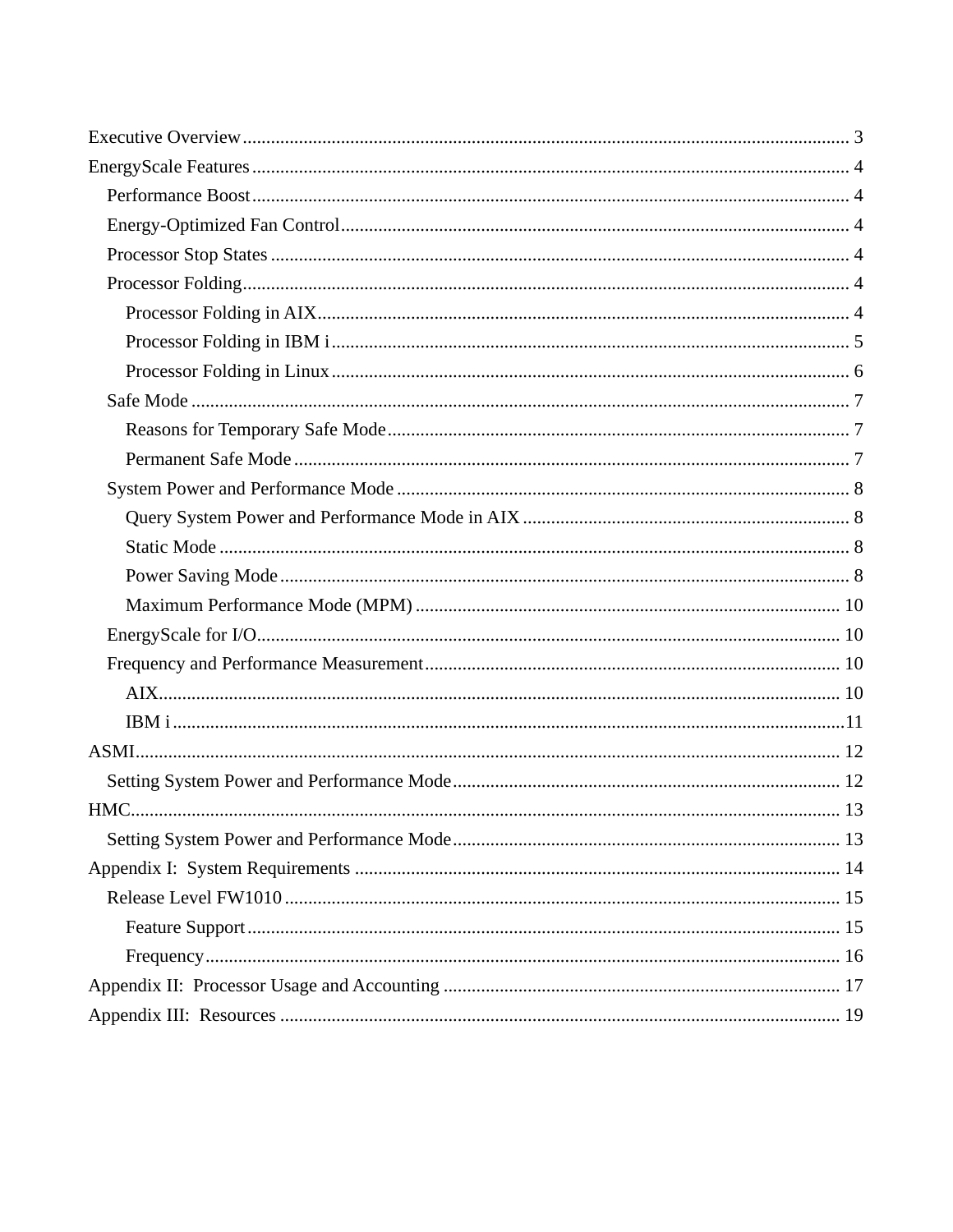## **Executive Overview**

The energy required to power and cool computers can be a significant cost to a business – reducing profit margins and consuming resources. In addition, the cost of creating power and cooling infrastructure can be prohibitive to business growth. In response to these challenges, IBM developed EnergyScale<sup>TM</sup> Technology for IBM® Power®. EnergyScale provides functions that help the user to understand and control IBM server power and cooling usage. This enables better facility planning, provides energy and cost savings, enables peak energy usage control, and increases system availability. Administrators may leverage EnergyScale capabilities to control the power consumption and performance of Power processor-based systems to meet their particular data center needs.

In this paper, the functions provided by EnergyScale are described along with usage examples, and hardware and software requirements. Support and awareness of EnergyScale extends throughout the system software stack, and is included in the AIX, IBM i, and Linux operating systems. This paper focuses on features and functions found in systems based on Power10 processors. For previousgeneration IBM Power, please refer to companion paper, ["IBM EnergyScale for Power9 Processor](https://www.ibm.com/downloads/cas/6GZMODN3?mhsrc=ibmsearch_a&mhq=EnergyScale)[based Systems"](https://www.ibm.com/downloads/cas/6GZMODN3?mhsrc=ibmsearch_a&mhq=EnergyScale).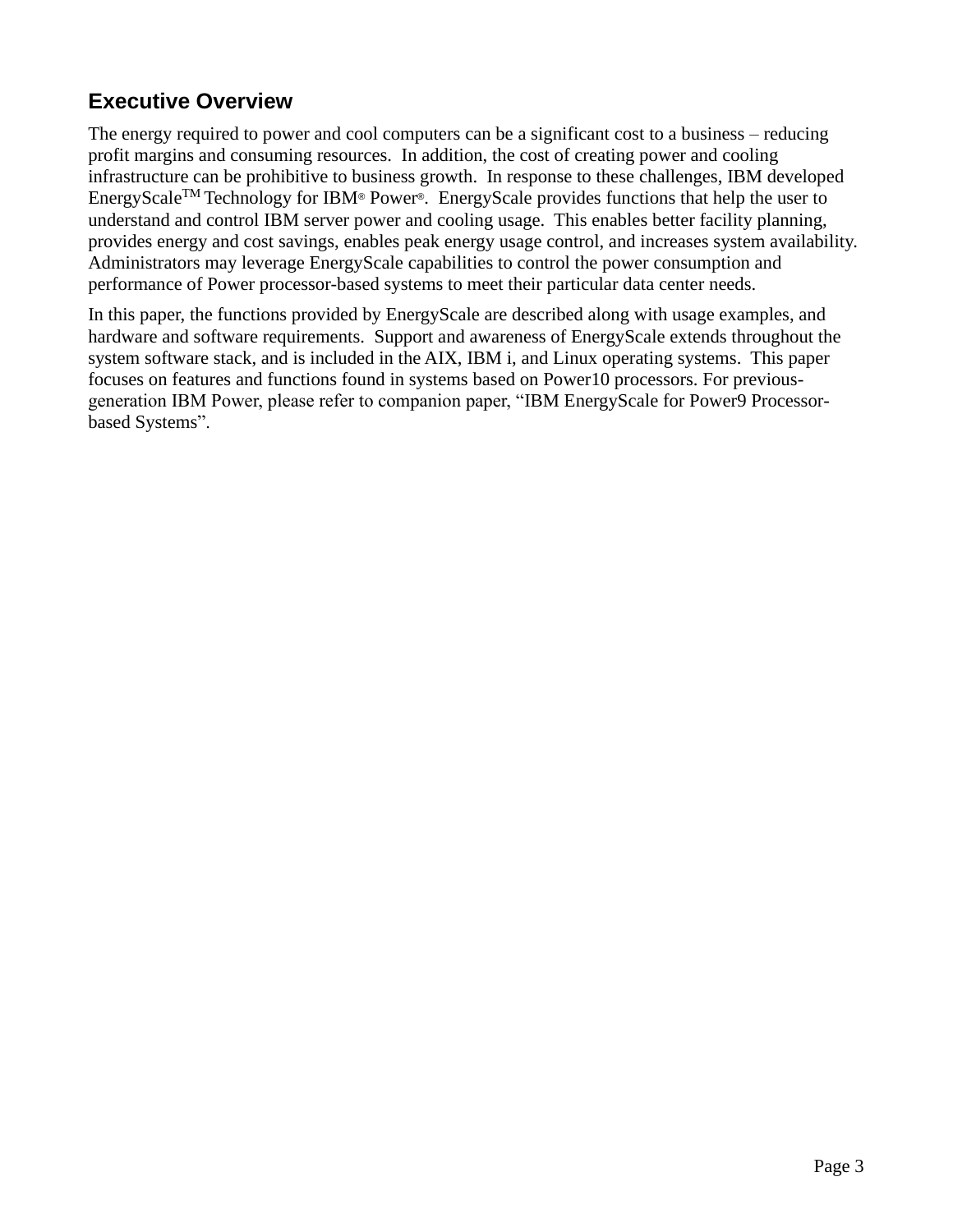## **EnergyScale Features**

EnergyScale provides features to control the power consumption, energy efficiency, and performance of Power10 Systems.

## *Performance Boost*

EnergyScale provides additional performance. The system is designed to provide enough power and cooling for the processors to run most workloads at a specified base frequency. However, most workloads do not consume all available power at the base frequency. In these cases, the frequency can be increased above that base frequency to take advantage of the additional power and thermal headroom in the system.

## *Energy-Optimized Fan Control*

Cooling fans contribute significantly to the overall power consumption of a given computer. In order to minimize energy expended on cooling and to minimize the energy wasted "over-cooling" a system, firmware on all Power10 systems will adjust fan speed in response to real-time temperatures of the system components.

## *Processor Stop States*

The IBM Power processors uses a combination of clock and power gating to achieve different levels of power saving and associated latency to enter and exit these levels known as stop states. For more information see

[https://community.ibm.com/community/user/power/blogs/amit-tendolkar1/2020/09/20/an-overview-of](https://community.ibm.com/community/user/power/blogs/amit-tendolkar1/2020/09/20/an-overview-of-idle-states-in-the-power9-processor)[idle-states-in-the-power9-processor](https://community.ibm.com/community/user/power/blogs/amit-tendolkar1/2020/09/20/an-overview-of-idle-states-in-the-power9-processor)

## *Processor Folding*

While Processor Core Nap and sleep provide energy savings and performance boost when processors become idle, additional savings/boost can be realized if processors remain idle by intent rather than by happenstance. Processor Folding is a consolidation technique that dynamically adjusts, over the shortterm, the number of processors available for dispatch to match the number of processors demanded by the workload. As the workload increases, the number of processors made available increases; as the workload decreases, the number of processors made available decreases. Processor Folding increases energy savings/boost during periods of low to moderate workload because unavailable processors remain in low-power idle states longer than they otherwise would. Processor Folding achieves power savings similar to those that could be achieved by intelligent, utilization-based logical partition (LPAR) configuration changes, but it does so with much greater efficiency and fidelity, and without impacting the configuration or processor utilization of the LPAR.

## **Processor Folding in AIX**

In AIX the processor folding policy can be configured from the command line via the schedo command. The vpm fold policy tunable is a 4-bit value where each bit indicates the configuration of a different setting. The following table shows the various settings that are controlled.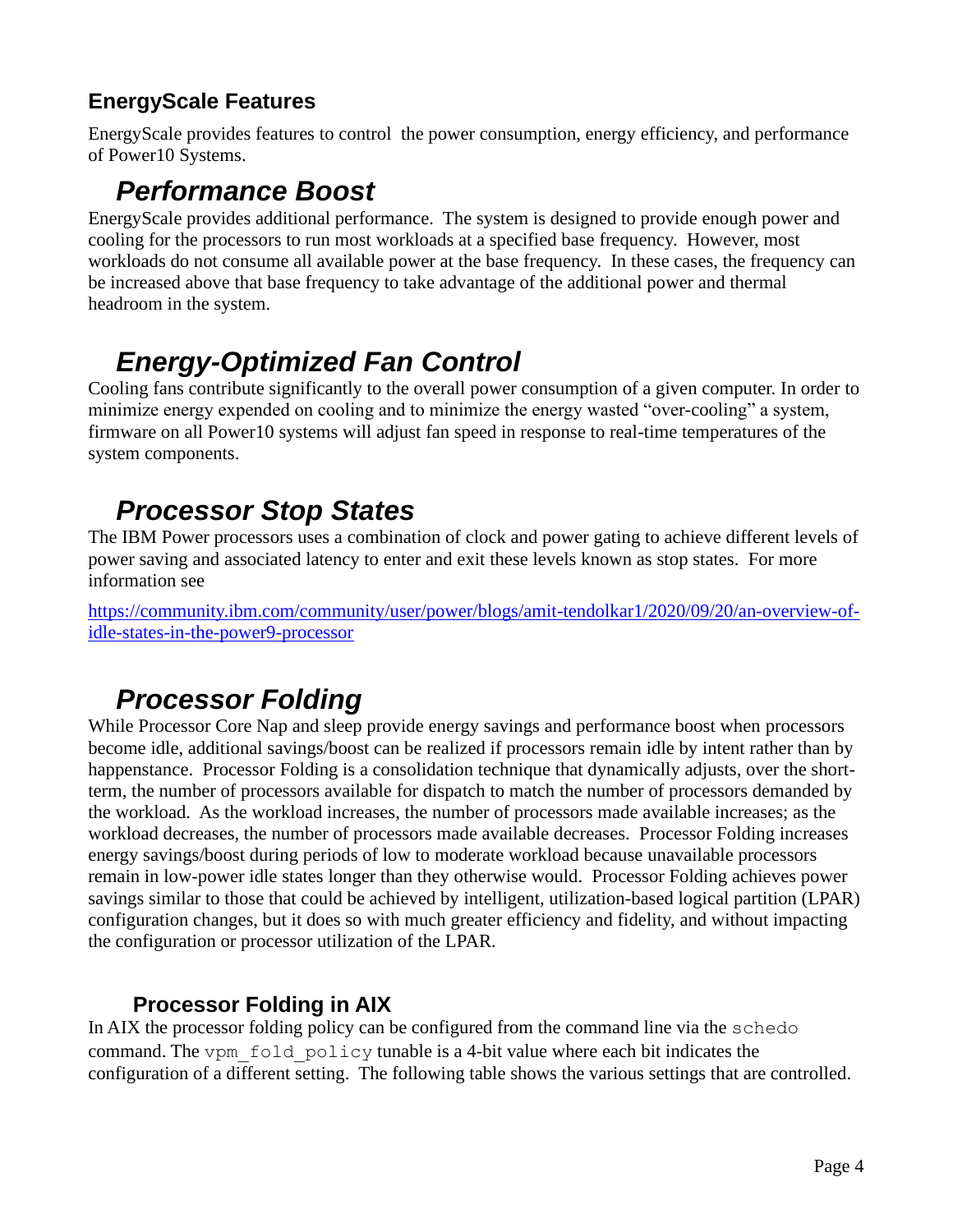| <b>Bit</b>       | <b>Setting</b>                                                                                          |
|------------------|---------------------------------------------------------------------------------------------------------|
| $\boldsymbol{0}$ | $=$ 1 processor folding is enabled when the partition is using shared processors                        |
|                  | $=$ 1 processor folding is enabled when the partition is using dedicated processors                     |
|                  | $=$ 1 disables the automatic setting of processor folding when the partition is in Power Saving<br>mode |
| 3                | $=$ 1 processor affinity will be ignored when making folding decisions                                  |

*Table 1: vpm\_fold\_policy is a 4-bit value, in which each bit controls an aspect of folding.* 

The following command displays the current setting of vpm fold policy:

|      | # schedo -L vpm fold policy |                                |     |      |     |     |           |
|------|-----------------------------|--------------------------------|-----|------|-----|-----|-----------|
| NAME |                             | <b>CUR</b>                     | DEF | BOOT | MIN | MAX | UNIT TYPE |
|      | DEPENDENCIES                |                                |     |      |     |     |           |
|      | vpm fold policy             | $1 \qquad 1 \qquad 1 \qquad 0$ |     |      |     | 1.5 | D         |
|      |                             |                                |     |      |     |     |           |

To enable processor folding on a partition using dedicated partitions when the current value of vpm fold policy is set to 1, the following command would be issued to set the value to 3:

# schedo -o vpm\_fold\_policy=3

To disable processor folding, the value of vpm\_fold\_policy can be set to the value 4 using the following command:

# schedo -o vpm fold policy=4

By default, AIX will attempt to consider processor affinity (or topology) information when making processor folding decisions. This allows for the workload to remain spread across the processor nodes (e.g., chips depending on the system) and benefit from improved performance. Bit 3 of the vpm\_fold\_policy tunable allows this default behavior to be disabled. For example, if vpm\_fold\_policy is currently set to 6, indicating that processor folding is enabled when the partition is using dedicated partitions and that the partition will automatically enable processor folding when in Power Saving mode, the following command would change the setting to indicate that the operating system should no longer consider processor affinity when making folding decisions:

# schedo -o vpm fold policy=14

For more information see the help information via the –h option of the schedo command:

```
# schedo -h vpm_fold_policy
```
#### **Processor Folding in IBM i**

In an IBM i partition, processor folding is configured and controlled by the operating system by default. On Power10 servers, the operating system enables processor folding by default in shared processor LPARs or when Power Saving mode is enabled. Operating system control of processor folding may be overridden via the **QWCCTLSW** limited availability API, which provides a key-based control language programming interface to a limited set of IBM i tunable parameters. Processor folding control is accessed via QWCCTLSW key 1060. The following sequence of calls cycles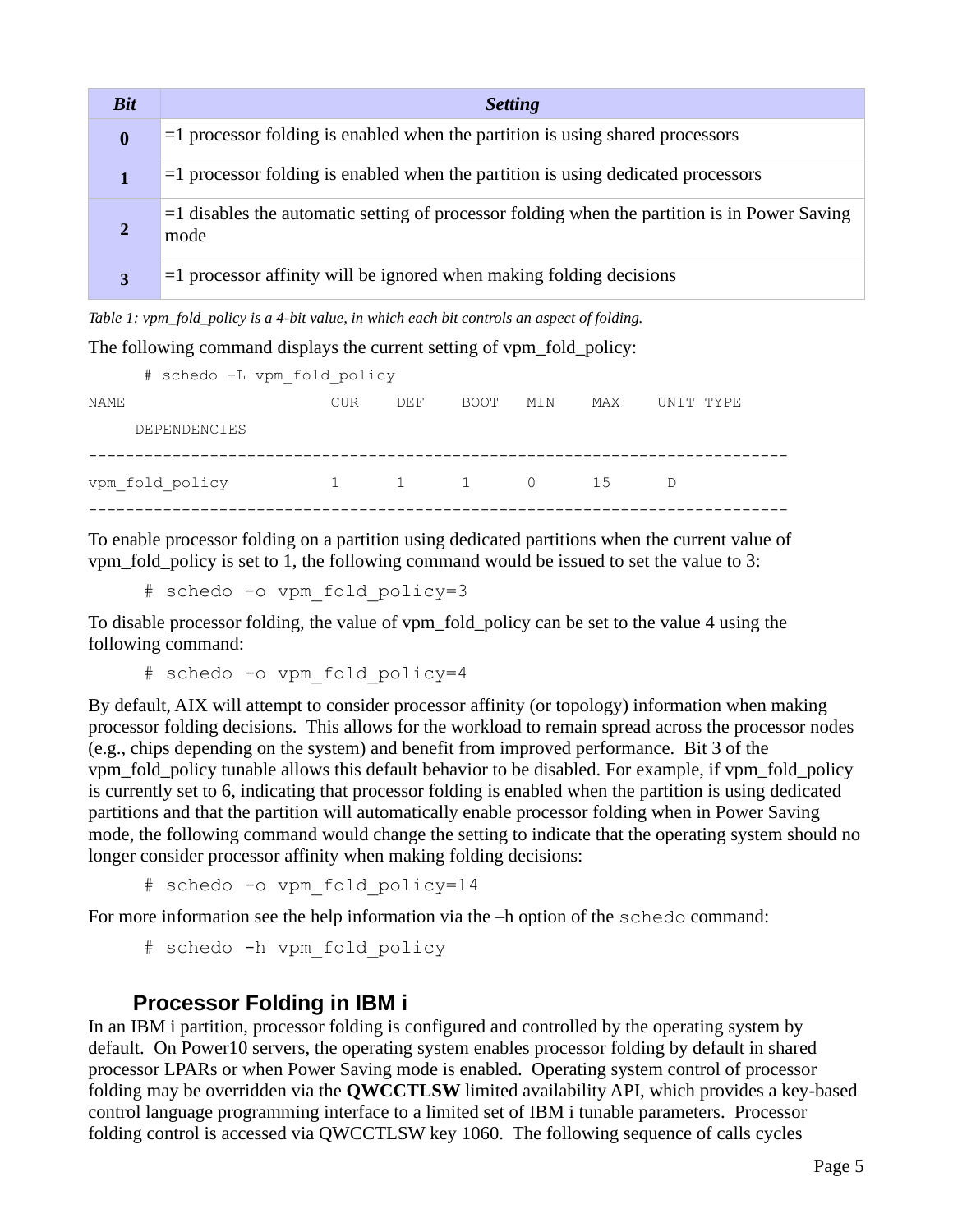through the various options. Changes to key 1060 take effect immediately but do not persist across IPLs.

Get current status:

```
 > CALL QWCCTLSW PARM('1060' '1') 
   KEY 1060 IS *SYSCTL. 
   KEY 1060 IS SUPPORTED ON THE CURRENT IPL. 
   KEY 1060 IS CURRENTLY ENABLED.
```
Explicitly disable processor folding:

 > CALL QWCCTLSW PARM('1060' '3' ) KEY 1060 SET TO \*OFF.

Explicitly enable processor folding:

 > CALL QWCCTLSW PARM('1060' '2' 1) KEY 1060 SET TO \*ON.

Re-establish system control of processor folding:

 > CALL QWCCTLSW PARM('1060' '2' 2) KEY 1060 SET TO \*SYSCTL.

### **Processor Folding in Linux**

It is essential to install a daemon package based on the host OS to enable utilization-based processor folding for Power Saving:

pseries-energy-1.4.0-1.el7.ppc64.rpm pseries-energy-1.4.0-1.el6.ppc64.rpm pseries-energy-1.4.0-1.sles11.ppc64.rpm Version 5.4 has the necessary user space tools required to enable CPU Folding.<sup>1</sup>

Once this package is installed, the energyd daemon will monitor the system power mode and activate processor folding when system power mode is set to "Power Saving" and deactivate processor folding in all other modes. The utilization-based CPU folding daemon will deactivate unused cores and transition them to low power idle states until the CPU utilization increases and those cores are activated to run a workload.

Utilization-based processor folding can be manually disabled using the following commands:

```
/etc/init.d/energyd stop #Stop daemon now, activate all cores
chkconfig energyd off #Do not restart daemon on startup
-or-
rpm -e pseries-energy #un-install the package completely
```
<sup>1</sup>Refer to<http://www14.software.ibm.com/webapp/set2/sas/f/lopdiags/installtools/home.html> for more details.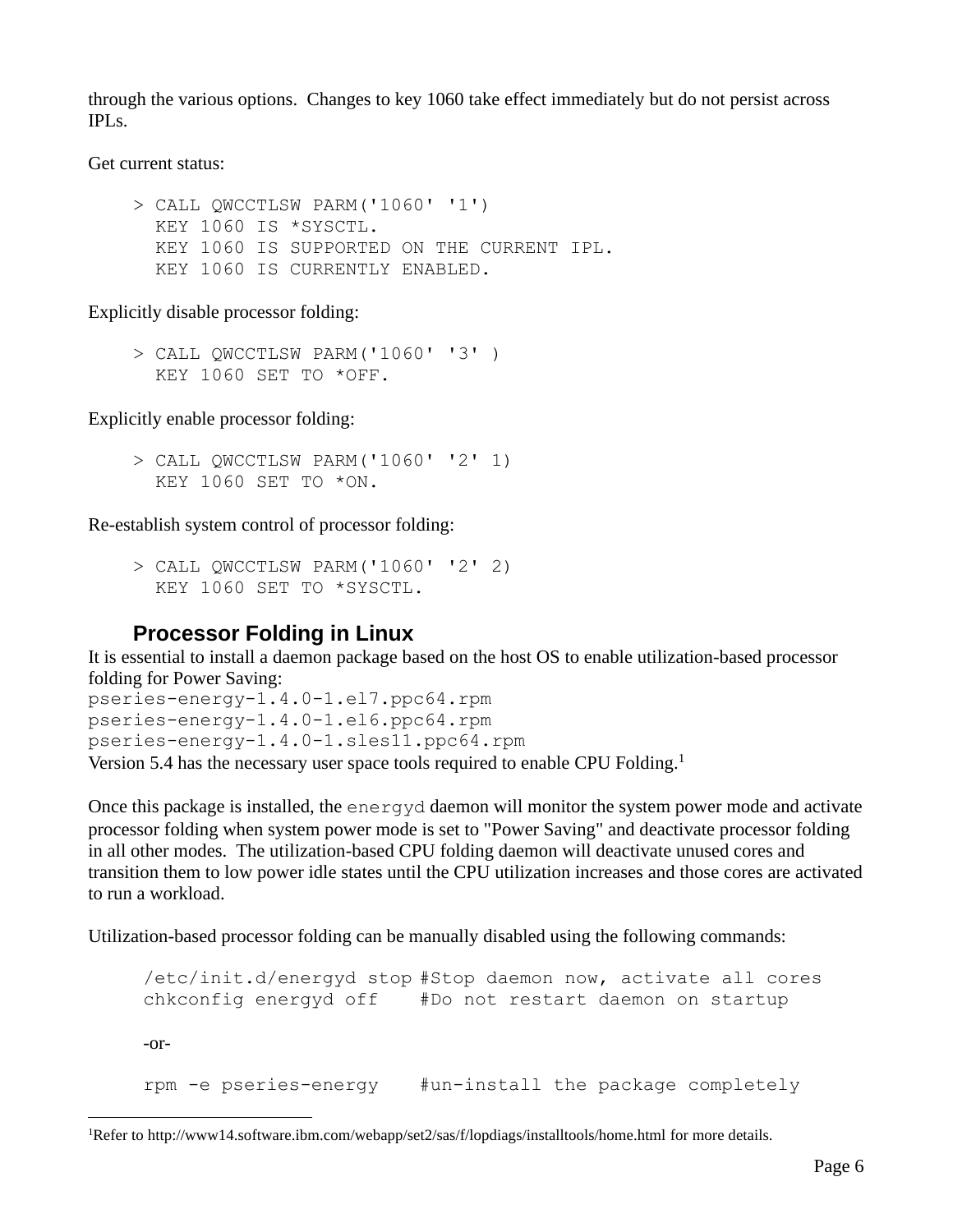Alternatively, CPU cores can be folded or set to low power idle state in any power mode manually using the following command line:

```
echo 0 > /sys/devices/system/cpu/cpuN/online #Where N is the 
logical CPU number
```
Please note that all active hardware threads of a core need to be taken off-line using the above command in order to move the core to a low power idle state.

The cores can be activated again with the following command:

```
echo 1 > /sys/devices/system/cpu/cpuN/online #Where N is the 
logical CPU number
```
## *Safe Mode*

All systems and firmware releases support safe mode. "Safe Mode" is a system mode where the firmware will automatically drop to a fixed lower frequency to keep the system thermal and power safe

### **Reasons for Temporary Safe Mode**

The following *may* cause the system to temporarily enter safe mode, no user action is required to exit safe mode from these conditions and no user notification is provided when it occurs.

- Concurrent code update
- Error recovery

### **Permanent Safe Mode**

Certain hardware and firmware failures that cannot be recovered from can cause the system firmware to stay in safe mode. There will always be an error log generated when safe mode is entered due to a hard failure. In addition to a posted error log safe mode will also be indicated in the ASMI Power and Performance Mode Setup menu:

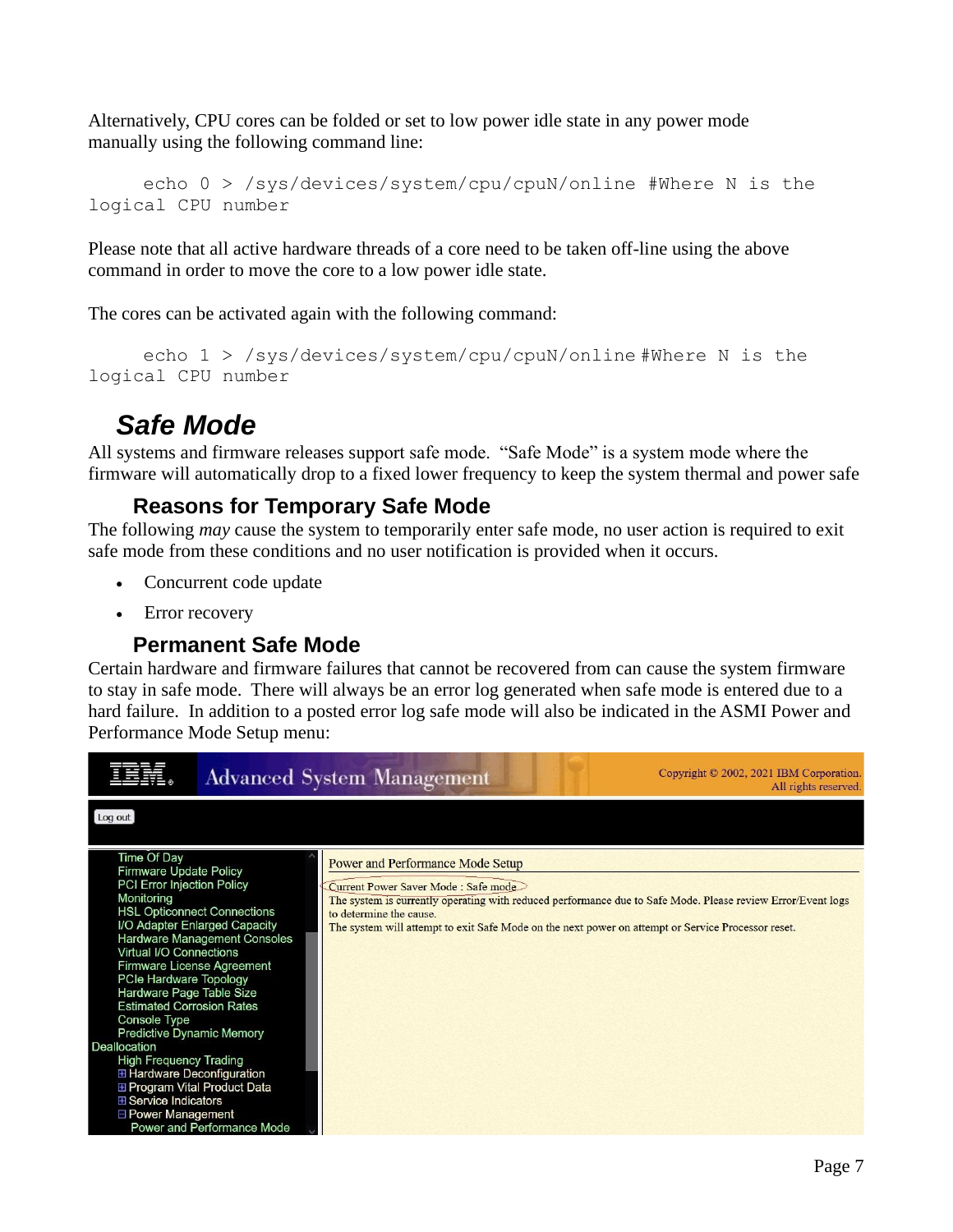To re-enable full EnergyScale functionality, a reboot, firmware update, FRU replacement, or complete A/C power cycle of the system must be completed. If the problem which originally caused the system to enter safe mode is still present, the system will re-enter safe mode and generate an additional error log entry.

## *System Power and Performance Mode*

The mode that a system is in can be quired from ASMI, HMC or the OS but it can only be changed from ASMI or the HMC.

| Power9                                          | Power10             | <b>Notes</b>                                                                                                                        |
|-------------------------------------------------|---------------------|-------------------------------------------------------------------------------------------------------------------------------------|
| Modes Disabled also<br>referred to as "nominal" | <b>Static</b>       | Re-name only. Functionally the same<br>between Power9 and Power10                                                                   |
| <b>Static Power Saver</b>                       | <b>Power Saving</b> | Re-name only. Functionally the same<br>between Power9 and Power10                                                                   |
| <b>Dynamic Performance</b>                      | Not supported       |                                                                                                                                     |
|                                                 |                     | Maximum Performance Maximum Performance No change. All Power10 systems will be<br>shipped in Maximum Performance mode by<br>default |

The System Power and Performance mode setting persists across system boots, service processor resets and loss of ac power (unless the power outage is long enough to drain the Service Processor NVRAM battery).

#### **Query System Power and Performance Mode in AIX**

Starting with AIX 7.2 TL 3 SP 5 and AIX 7.1 TL 5 SP 9, lparstat -N displays information about Power and Performance Modes, Processor Frequency, and Processor Folding.  $at^{\text{max}}$ 

| # iparstat -N                   |                       |
|---------------------------------|-----------------------|
| Power and Performance Mode      | : Maximum Performance |
| <b>Idle Power Saver Status</b>  | : Not Supported       |
| Minimum Frequency (Mhz)         | : 3251                |
| Static Frequency (Mhz)          | : 3550                |
| Maximum Frequency (Mhz)         | :3900                 |
| <b>Processor Folding Status</b> | : Disabled            |

### **Static Mode**

This is also known as "Nominal" mode. In this mode, the frequency is set to fixed value that can run all normal workloads under all normal environmental conditions. There is no frequency boost based on idle cores, lower workloads, nor favorable ambient conditions.

### **Power Saving Mode**

Power Saving mode lowers the processor frequency and voltage to the minimum, reducing the power consumption of the system while still delivering predictable performance. In addition, this mode automatically enables processor folding in dedicated processor partitions. See [Appendix I](#page-13-0) for details on the actual Power Saving frequency by system and firmware release.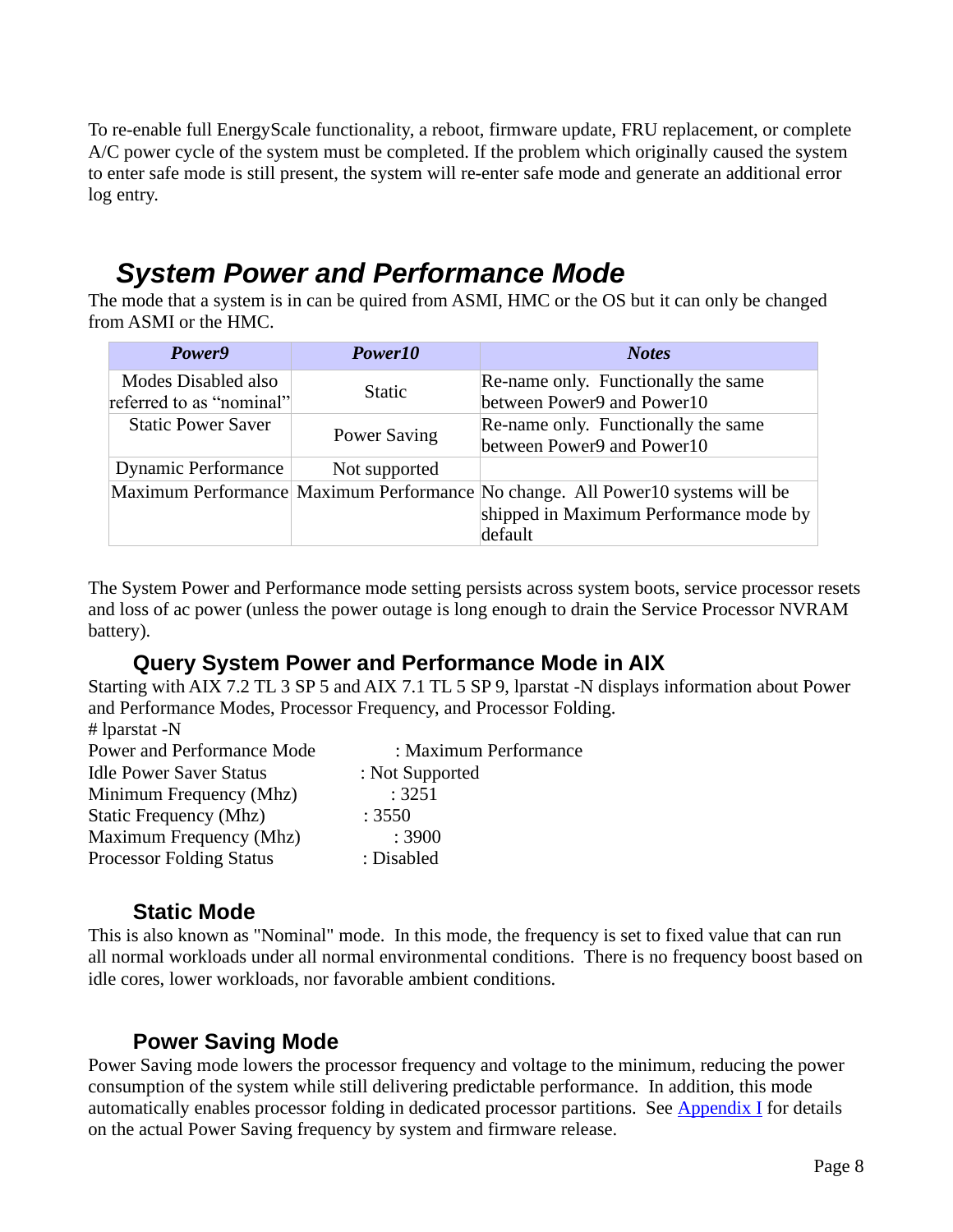Power Saving could be enabled based on regular variations in workloads, such as predictable dips in utilization overnight, or over weekends. Power Saving can be used to reduce peak energy consumption, which can lower the cost of all power used. Please note that when Power Saving is enabled for certain workloads with low CPU utilization, workload performance will not be impacted, though CPU utilization may increase due to the reduced processor frequency.

The only time that a system does not support operating at the Power Saving voltage and frequency is during a system boot or re-boot. Power Saving may be enabled at any time; however, if Power Saving was enabled prior to a system boot the voltage and frequency will remain at the default boot values until the platform firmware reaches a standby or running state. Immediately before the platform firmware starts executing on the system's processors, the voltage and frequency will drop to the Power Saving mode values. If a system re-boot occurs while in Power Saving mode, the voltage and frequency will return back to boot values and following a successful system re-boot the voltage and frequency will be dropped back to Power Saving mode.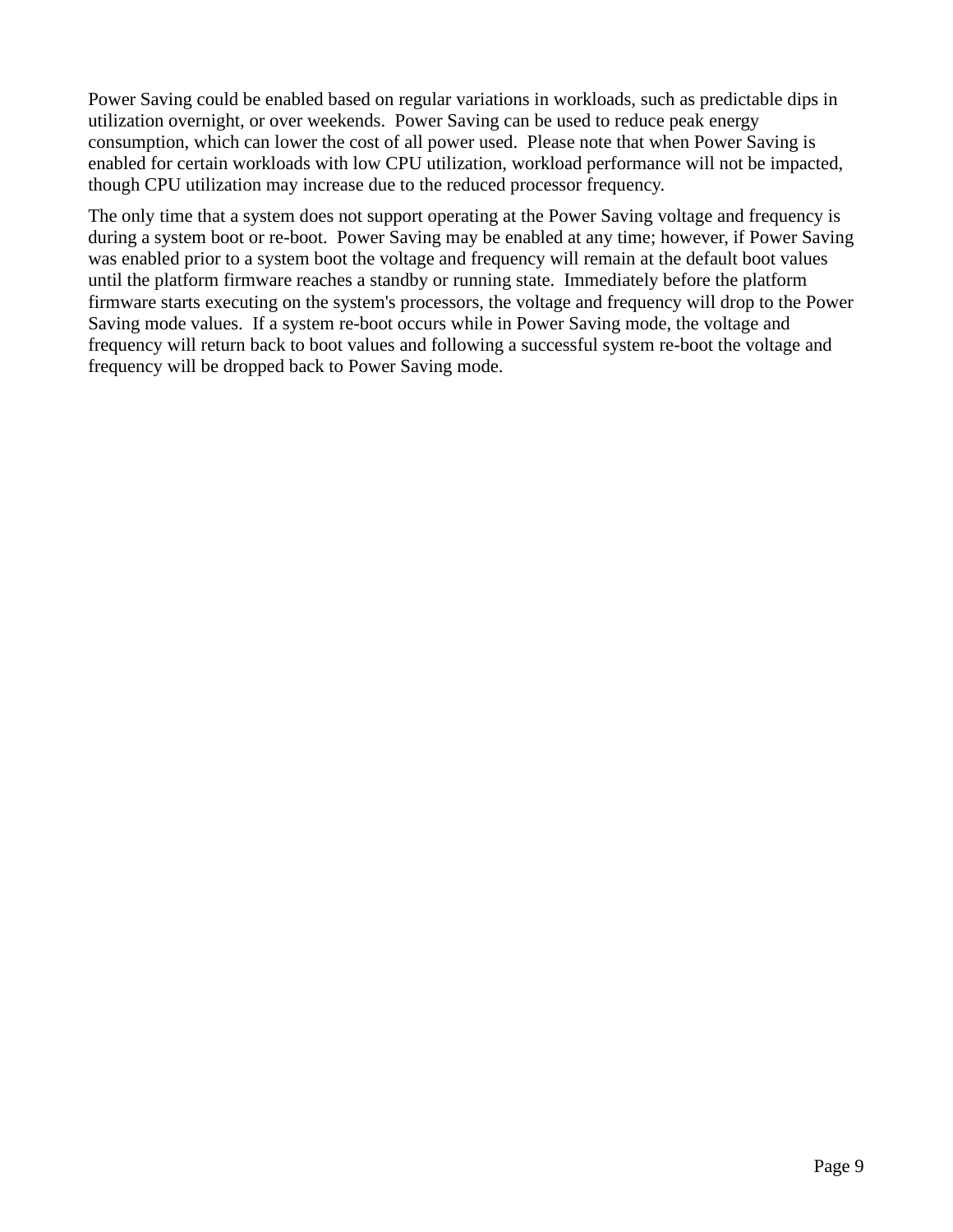### **Maximum Performance Mode (MPM)**

Maximum Performance mode will allow the system to reach the maximum frequency by taking advantage of the thermal and power headroom provided by idle cores, lower workloads, and favorable environmental conditions.

## *EnergyScale for I/O*

IBM Power automatically power off pluggable PCI adapter slots that are not being used to save approximately 14 watts per slot. A PCI adapter slot is considered not being used when the slot is empty, when the slot is not assigned to a partition, or when the partition to which the slot is assigned is not powered on. A PCI slot is powered off immediately by system firmware when it is dynamically removed from the partition to which it was assigned, and when the partition to which it is assigned is powered off. Furthermore, system firmware automatically scans all pluggable PCI slots at regular intervals looking for those that meet the criteria for being not in use and powers them off. This ensures among other things that slots left on after platform power-on are subsequently powered off if they are not in use. This is supported on all Power10 processor-based systems, and the expansion units that they support. Note that it applies to hot-pluggable PCI slots only. Power controls for other types of I/O features and built-in, or embedded, PCI adapters are not available and so they cannot be powered off independently from their enclosure power.

## *Frequency and Performance Measurement*

Methods to measure the frequency and performance vary by operating system.

#### **AIX**

lparstat –E and mpstat –E are used to view the current processor frequency

- lparstat –E reports the frequency averaged across all of the Virtual Processors assigned to the LPAR
- **EXECUTE:** mpstat –E reports the frequency per Virtual Processor

Usage: lparstat/mpstat –E [ *Interval* [ *Count* ] ]

| # lparstat -E 1 1   |       |                                                                                         |       |                     |      |                                                                    |  |
|---------------------|-------|-----------------------------------------------------------------------------------------|-------|---------------------|------|--------------------------------------------------------------------|--|
|                     |       | System configuration: type=Dedicated mode=Capped smt=4 lcpu=4 mem=4096MB Power=Disabled |       |                     |      |                                                                    |  |
|                     |       | Physical Processor Utilization:                                                         |       |                     |      |                                                                    |  |
| $-----Actual-----$  |       |                                                                                         |       | $---Normalised----$ |      |                                                                    |  |
| user sys wait idle  |       | freq                                                                                    |       | user sys wait idle  |      |                                                                    |  |
|                     |       |                                                                                         |       |                     |      |                                                                    |  |
|                     |       | $0.001$ 0.002 0.000 0.997 3.0GHz[100%] 0.001 0.002 0.000 0.997                          |       |                     |      |                                                                    |  |
| $#$ mpstat $-E$ 1 1 |       |                                                                                         |       |                     |      |                                                                    |  |
|                     |       | System configuration: lcpu=4 mode=Capped                                                |       |                     |      |                                                                    |  |
| vcpu                | pbusy |                                                                                         | physc |                     | freq | scaled physc                                                       |  |
|                     |       |                                                                                         |       |                     |      |                                                                    |  |
| 0                   |       | $0.002210$ % 1.00051100 % 1                                                             |       |                     |      | $3.0$ GHz $[100$ <sup>§</sup> $]$ $1.0048$ $[100$ <sup>§</sup> $]$ |  |

The *Interval* parameter must be supplied to lparstat/mpstat -E to read the current frequency. Without the interval parameter, the commands generate a single report containing statistics since the last boot of the LPAR by default.

**NOTE: For AIX version 7.2 and earlier, pmcycles command in AIX should NOT be used for reading the current processor frequency**. The recommended approach is to use lparstat -E and mpstat -E as discussed above.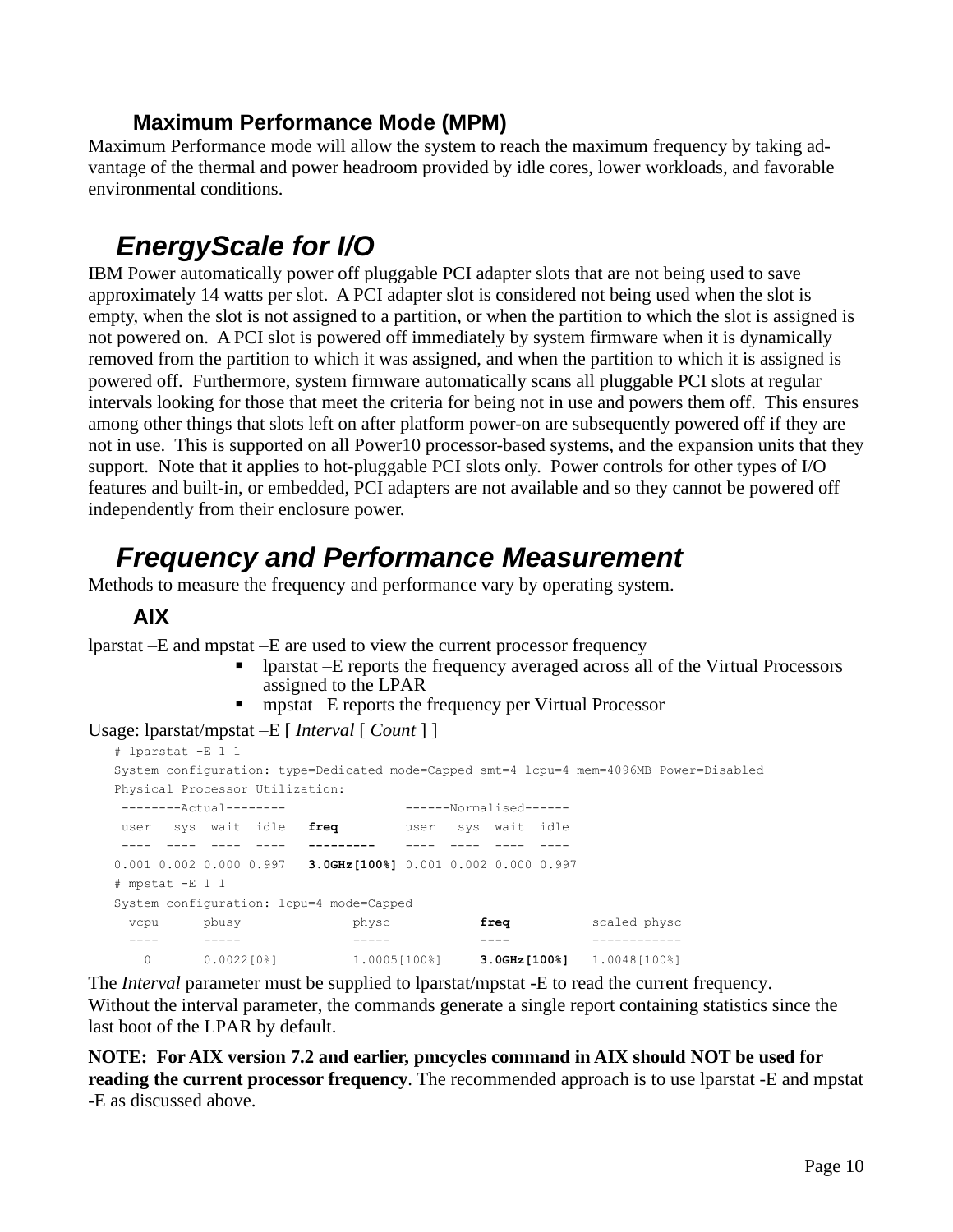References:

[https://www.ibm.com/support/knowledgecenter/en/ssw\\_aix\\_72/com.ibm.aix.cmds3/lparstat.htm](https://www.ibm.com/support/knowledgecenter/en/ssw_aix_72/com.ibm.aix.cmds3/lparstat.htm) [https://www.ibm.com/support/knowledgecenter/en/ssw\\_aix\\_72/com.ibm.aix.cmds3/mpstat.htm](https://www.ibm.com/support/knowledgecenter/en/ssw_aix_72/com.ibm.aix.cmds3/mpstat.htm)

#### **IBM i**

#### **IBM iDoctor for IBM i**

IBM iDoctor for IBM i displays the CPU rate for the IBM i partition over time on the Collection Overview graph. The CPU rate for the partition is the ratio of scaled to unscaled processor utilized time, expressed as a percentage. The processor utilized time is the accumulation of non-idle virtual processor SPURR and PURR<sup>2</sup> over each time interval. The ratio of SPURR and PURR accumulated over an interval represents the processor frequency versus nominal over the interval.

#### **WRKSYSACT**

The Work with System Activity (WRKSYSACT) command displays the Average CPU rate since last refresh for the partition in output shown on the display station. The Average CPU rate for the partition is the ratio of scaled to unscaled processor utilized time, expressed as a percentage. The processor utilized time is accumulation of non-idle virtual processor SPURR and PURR for the interval since the last refresh.

#### **IBM i Collection Services**

Database file QAPMJOBMI contains time series data by task, primary thread, and secondary thread. Scaled and unscaled CPU times, both charged and used, are available to calculate average CPU rate for processing activity of tasks and threads.

Database file QAPMSYSTEM contains time series system-wide (i.e. partition) accumulations of performance data. Scaled and unscaled CPU times are accumulated for various categories of processor usage. The ratio of scaled to unscaled time is the average CPU rate for the category of time accumulation. The processor utilized time is accumulation of non-idle virtual processor SPURR and PURR for the time interval.

Note: As of IBM i 7.3, the QAPMCONF database file key "NF" contains the processor nominal frequency in MHz. The processor nominal frequency can be used to convert average CPU rate to average processor frequency.

<sup>&</sup>lt;sup>2</sup> See  $\Delta$ ppendix II for more info.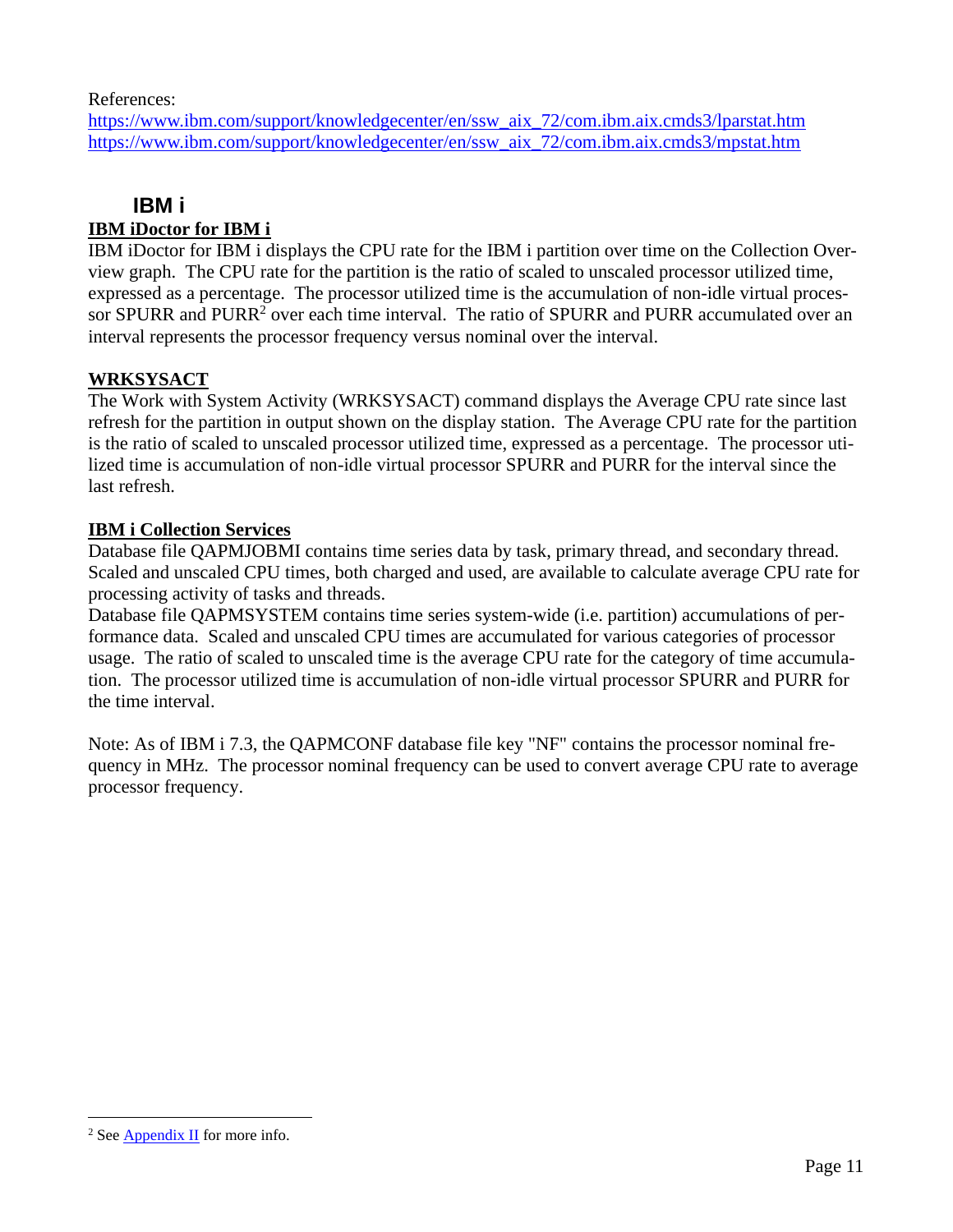### **ASMI**

Supported EnergyScale features can be found on the Advanced System Management Interface (ASMI) under the "System Configuration"  $\rightarrow$  "Power Management" menu.

## *Setting System Power and Performance Mode*

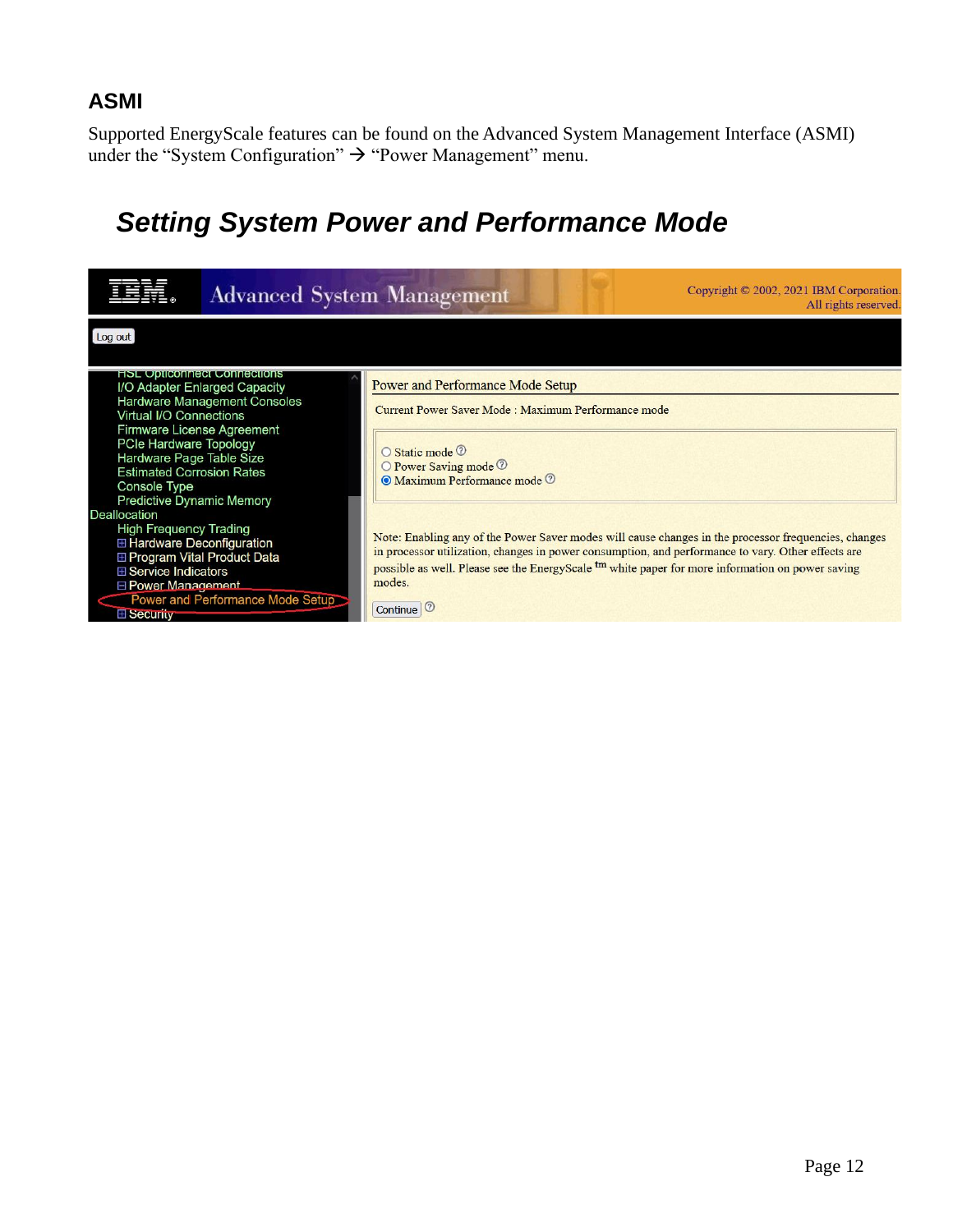## **HMC**

The HMC (Hardware Management Console) is a management console that controls managed systems, logical partitions, managed frames, other features provided through the managed objects, and the HMC itself. The HMC provides both graphical user interface (GUI) and command line interfaces. Users can use the user interfaces to configure or manage various features offered by the managed objects.

## *Setting System Power and Performance Mode*

The user can list which power management modes are supported using the 1spwrmgmt command on the command line:

```
lspwrmgmt -m <managed system name> -r sys -F supported power saver mode types
Example output:
"static, power saving, max perf"
```
A user can then enable one of the supported power management modes using the chpwrmgmt command on the command line as illustrated below enabling Maximum Performance mode:

chpwrmgmt -m <managed system name> -r sys -o enable -t max perf

To query the current power management mode use 1spwrmgmt command on the command line as illustrated below:

lspwrmgmt -m <managed system name> -r sys

Example output: **curr\_power\_saver\_mode=Enabled,curr\_power\_saver\_mode\_type=max\_perf**,desired\_power\_saver\_mode=Enabled,desired power saver mode type=max perf,"supported power saver mode types=static, power saving, max perf", idle power saver mode=unavailable

NOTE: The new mode may not take effect immediately. Normally, if the operation is performed before the system is powered on, the desired mode won't take effect until the system is up and running. If the mode is in transition, any changes will be blocked.

With the HMC GUI, users can reach this task by selecting the managed system -> Operations -> Power Management.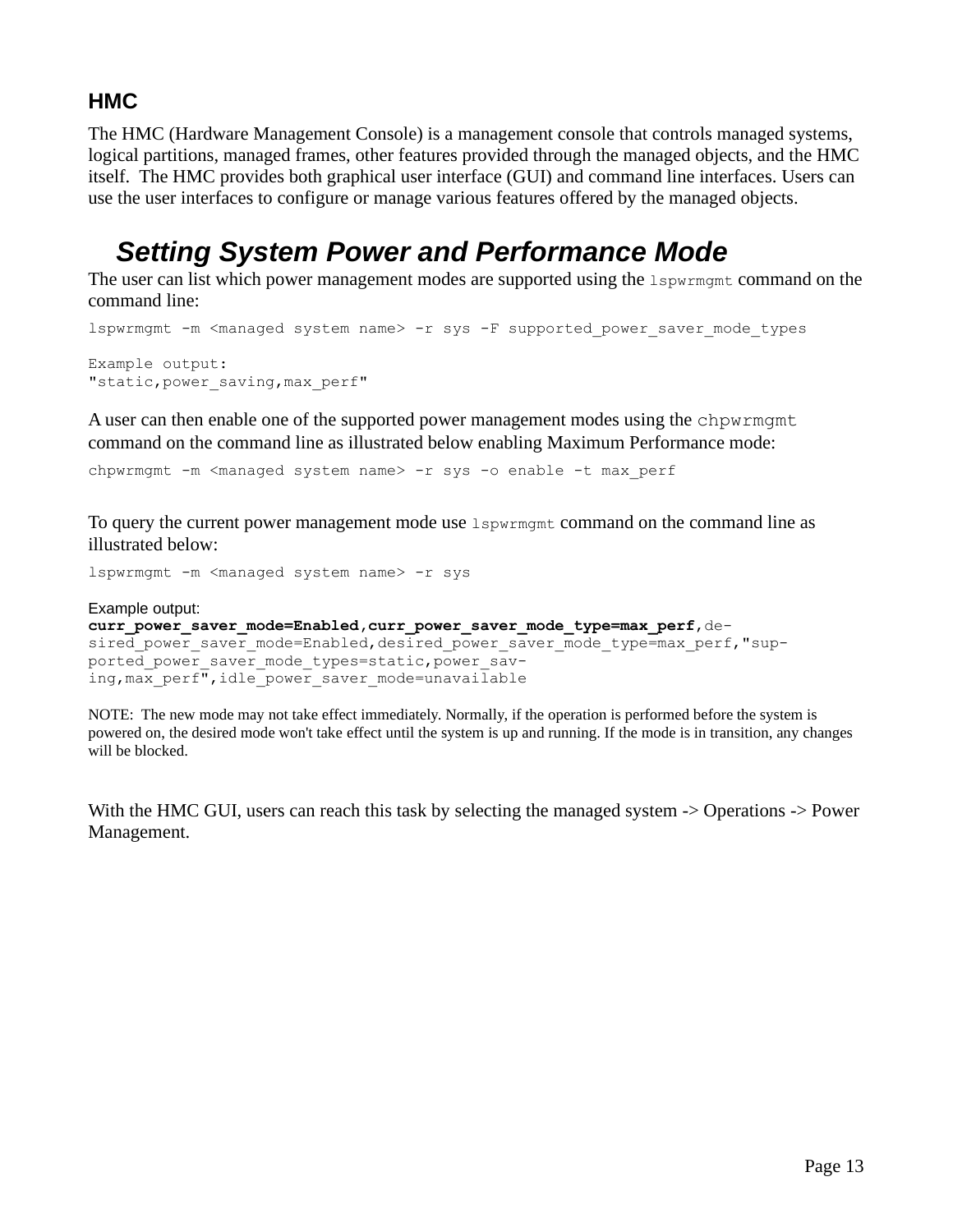## <span id="page-13-0"></span>**Appendix I: System Requirements**

Due to differences in each release, this appendix details the systems and EnergyScale features supported by release including the actual frequency limits for various power management modes.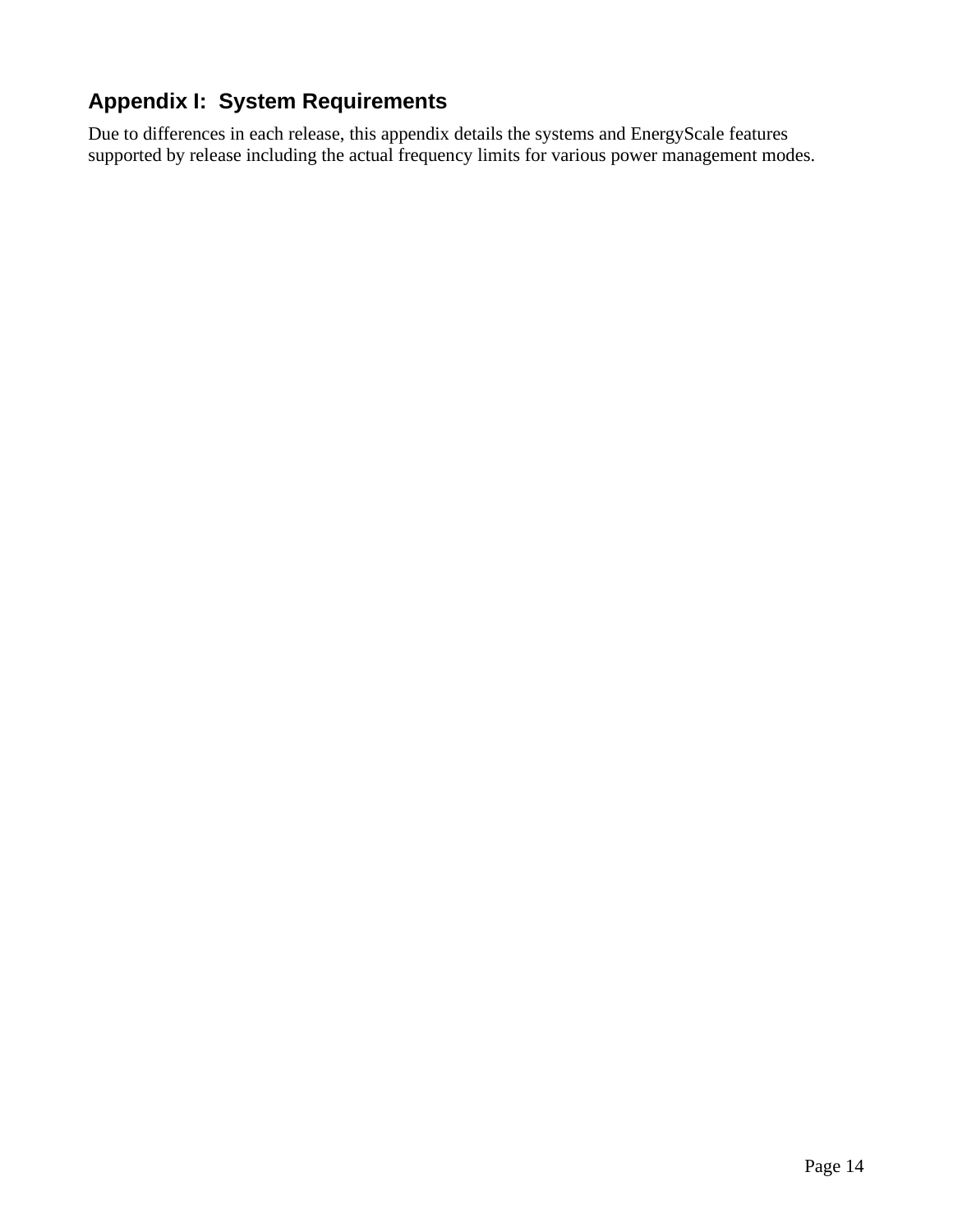## *Release Level FW1010*

### **Feature Support**

Refer to the EnergyScale Features chapter earlier in this document for a definition of each feature.

|                                                     | Power E1080                              |
|-----------------------------------------------------|------------------------------------------|
| <b>Power Saving</b><br>Mode                         | ASM, HMC                                 |
| <b>Maximum</b><br><b>Performance</b><br><b>Mode</b> | <b>Enabled</b> by<br>Default<br>ASM, HMC |
| <b>Static Mode</b>                                  | ASM, HMC                                 |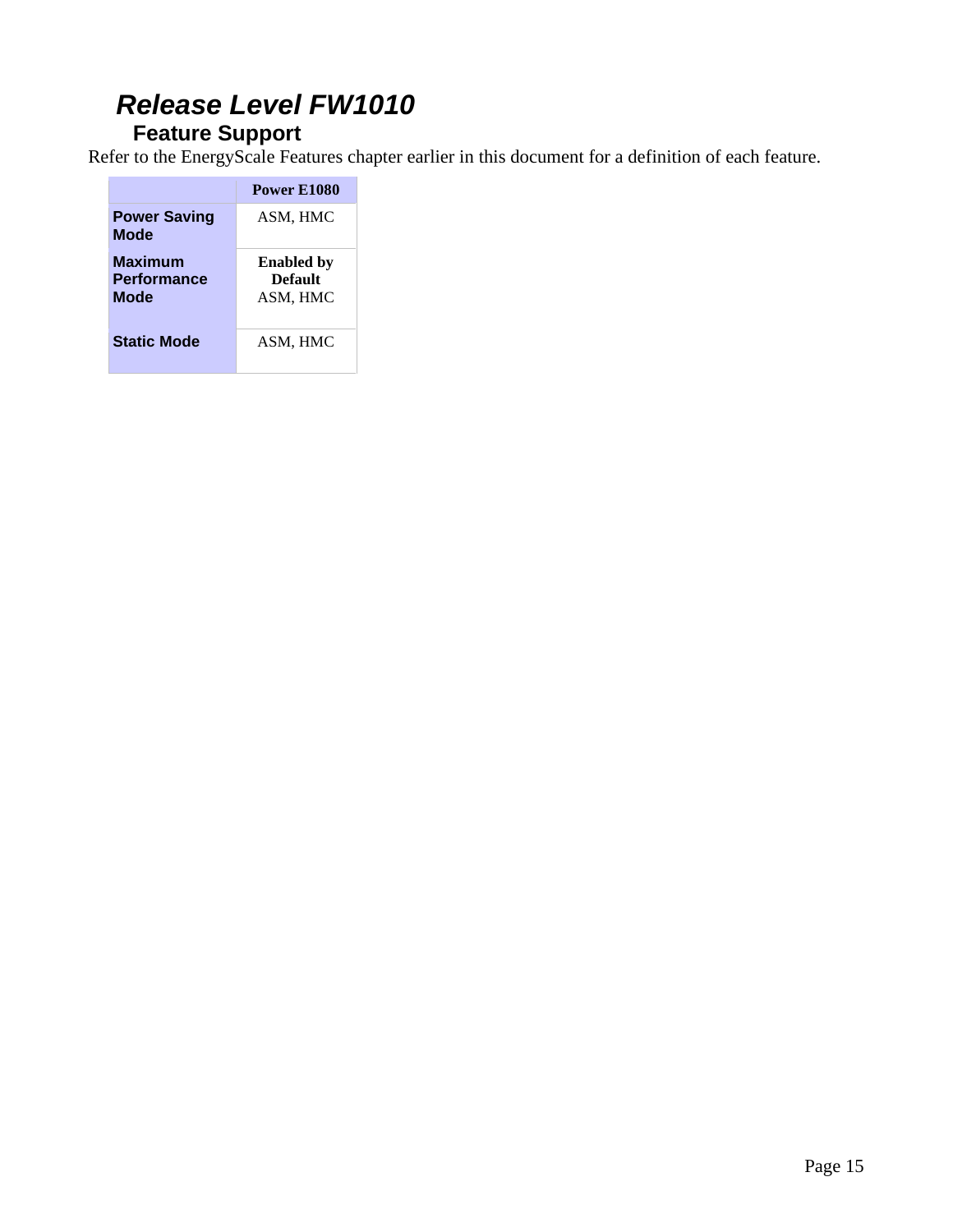### **Frequency**

Depending upon the Power savings setting selected, the maximum and minimum frequency may change. For a definition of each setting, please refer to the EnergyScale Features chapter earlier in this document.

#### **Support Notes**

<sup>1</sup> Note that CPU frequencies greater than the system base are *not* guaranteed. The actual maximum frequency may vary based on environmental conditions, system configuration, firmware version, component tolerances, and workload.

 $2 \text{ For frequency to be guaranteed to be in the normal operating frequency range the ambient must be }$ below this temperature when in Maximum Performance mode

|                                         | <b>Guaranteed</b><br><b>Ambient</b><br>Temperature <sup>2</sup> | <b>Maximum</b><br><b>Performance Mode</b><br><b>Typical Operating</b><br><b>Frequency Range<sup>1</sup></b> | <b>Power Saving Mode /</b><br><b>Minimum Frequency</b> |
|-----------------------------------------|-----------------------------------------------------------------|-------------------------------------------------------------------------------------------------------------|--------------------------------------------------------|
| E1080 @3.55GHz                          | 27C                                                             | $3.55 - 4.00$ GHz                                                                                           | 3.25 GHz                                               |
| @3.60GHz<br>E <sub>1080</sub>           | 27C                                                             | $3.60 - 4.15$ GHz                                                                                           | 3.4 GHz                                                |
| $@3.65 \text{GHz}$<br>E <sub>1080</sub> | 27C                                                             | $3.65 - 3.90$ GHz                                                                                           | 3.25 GHz                                               |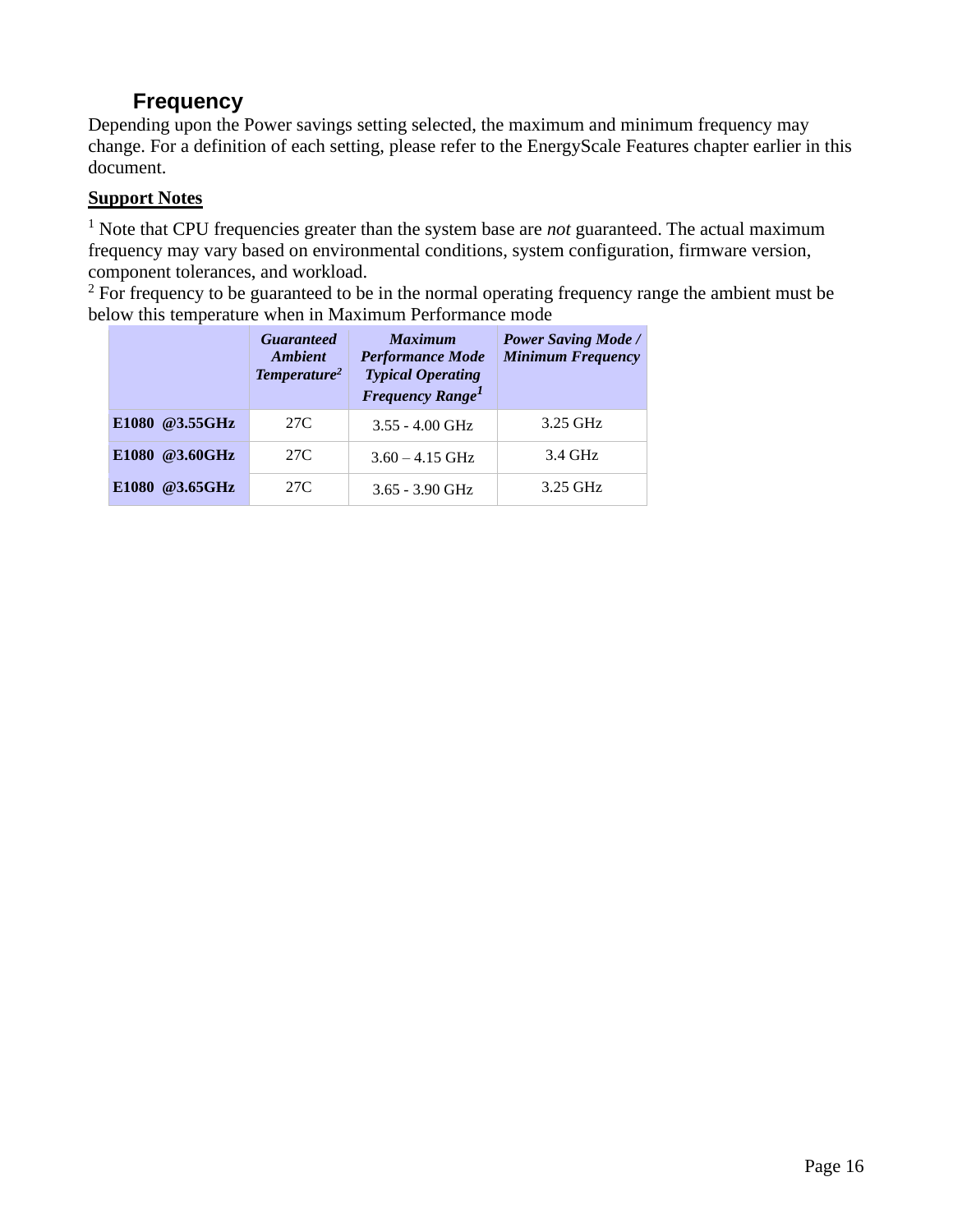## <span id="page-16-0"></span>**Appendix II: Processor Usage and Accounting**

For historical reasons, process accounting charges and processor utilization are usually formulated in terms of time. The processors used in early time-sharing computer systems were fixed-frequency and single-threaded; processing capacity per unit of time was relatively constant. Consequently, it was convenient to express process accounting charges in terms of processor time and processor utilization as the percentage of time that the processor was not idle over an interval of interest.

With the introduction of multi-threaded processors (i.e. processors capable of executing multiple programs simultaneously), it was no longer desirable to report processor utilization based on the percentage of time that the processor was not idle. Consider a processor that supports 2-way Simultaneous Multi-Threading (SMT). When both threads are idle, utilization should be 0%. When both threads are not idle, utilization should be 100%. When one thread is idle and the other is not idle, there are several options:

- 1. Treat the processor as idle (0% utilization). This is obviously wrong, as the process is consuming more than 50% of the processing capacity.
- 2. Continue to treat the processor as not idle and charge the process with 100% of the time (100% utilization). This is a little better than the first option, but it causes utilization to be overreported since it does not recognize the capacity available in the idle thread. The process is also significantly over-charged compared to when it shares the processor with another process.
- 3. Treat processor threads as individual processors, charging the process with 100% of the time and reporting processor-thread based utilization (50% utilization). This causes utilization to be under-reported because SMT efficiencies are much less than 100%, that is, the not idle thread typically represents only 15%-30% additional capacity. The process is also significantly overcharged compared to when it shares the processor with another process.

To address this problem, the Processor Utilization Resource Register (PURR) was introduced on Power $5^{TM}$  for the purpose of apportioning processor time among the processor's threads. The PURR is defined such that  $\sum (\triangle PUR) = \triangle TIME$  over any interval. For each SMT context, PURR ticks are apportioned among the idle and non-idle processor threads, so that non-idle PURR as a portion of available time for the processor reflects the relationship between throughput and processor utilization observed for a representative commercial processing workload. By expressing processor utilization as the ratio of not idle PURR ticks to available time and by expressing process accounting in terms of PURR ticks, the historical definition and relationship between processor utilization and process accounting was maintained.

IBM Power10 processor-based systems with EnergyScale employ variable processor speed technology to dynamically optimize the speed and energy usage of the processor to the demand of the workload. Because the PURR ticks at a constant rate independent of processor speed, PURR-based processor utilization remains a useful and accurate metric, but PURR-based process accounting charges can vary depending on processor speed. To address this problem, the IBM Power6 processor included a new per-thread processor timekeeping facility to normalize the relationship between processor time and processor speed. The new facility was named the Scaled Processor Utilization Resource Register  $(SPURR)$ , and it represented processor time at nominal (i.e. 100%) speed.<sup>3</sup> The SPURR was primarily intended to improve process accounting consistency, but it can also be used in conjunction with the

<sup>&</sup>lt;sup>3</sup>When the Power10 processor is operating at full speed, the PURR and SPURR tick in lockstep; when the Power10 processor is operating at reduced speed, the SPURR ticks slower than the PURR; when the Power10 processor is operating in excess of full speed, the SPURR ticks faster than the PURR.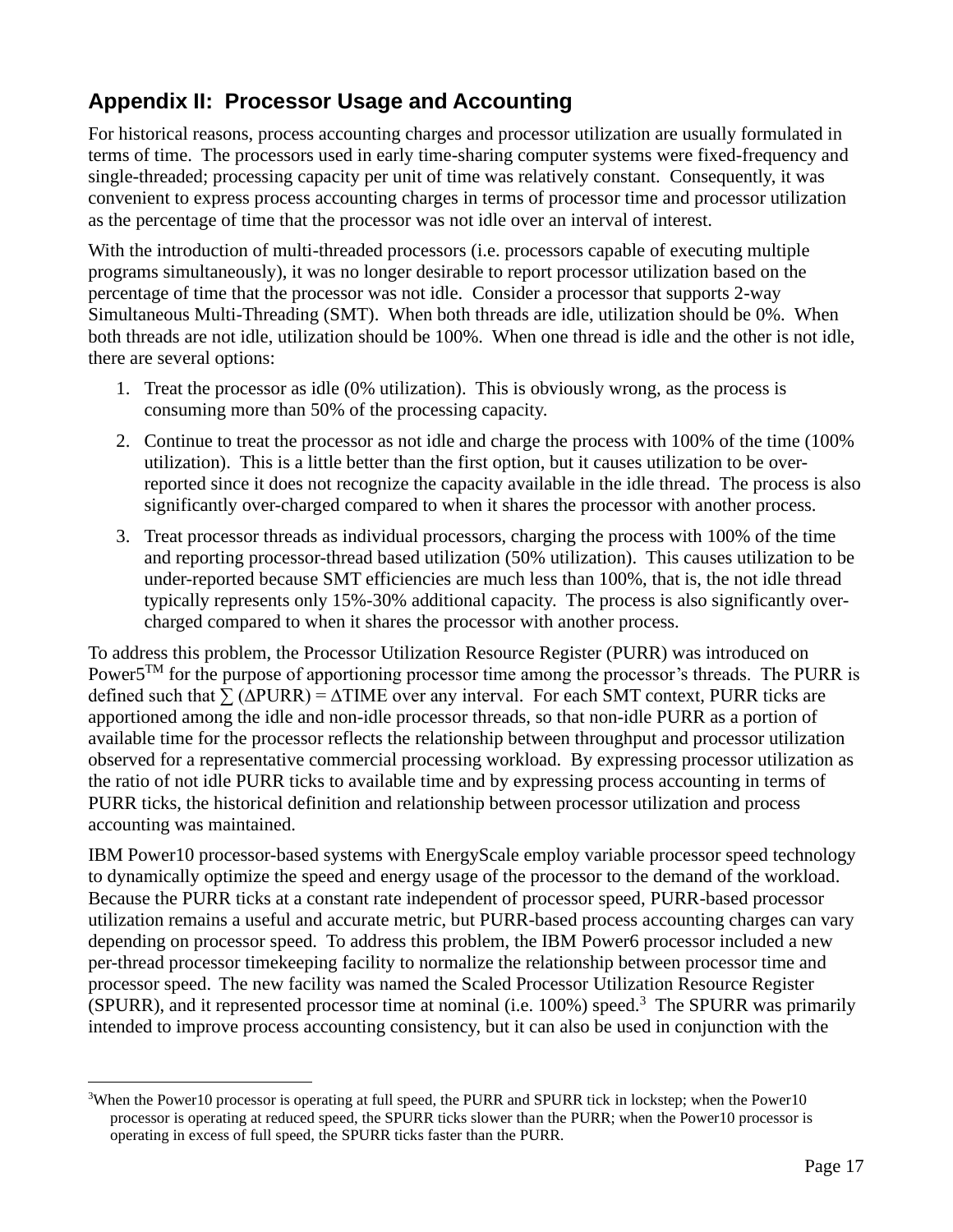PURR in processor speed and capacity calculations. For example, a SPURR to PURR percentage of 85% indicates that the processor operated at 85% nominal speed over a sample interval.

While the PURR and SPURR provide the information necessary to measure accurate processor utilization and to perform consistent process accounting in the variable processor speed environment, they do not address the ambiguity of CPU time in the historical context. Simply stated, whether a CPU time value in a legacy software interface should represent PURR-based CPU time or SPURR-based CPU time is open to some interpretation. There is no single best choice to handle all cases, and in fact, the issue has not been uniformly addressed by all operating systems or even among versions of the same system. There is general agreement that SPURR-based process accounting is preferable to PURR-based accounting since the results are more consistent across EnergyScale modes and within modes that vary the processor speed dynamically.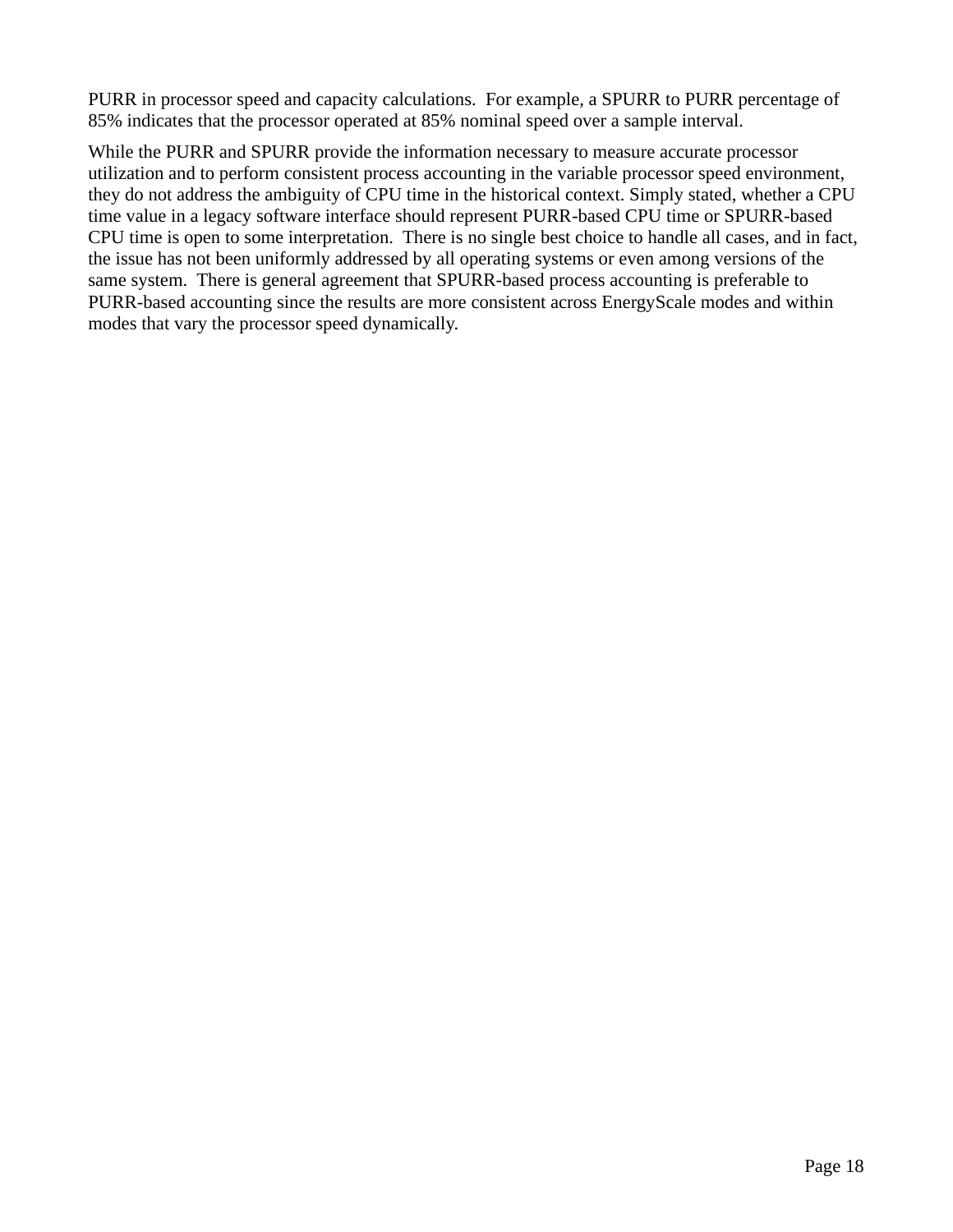### **Appendix III: Resources**

#### **AIX:**

<http://publib.boulder.ibm.com/infocenter/pseries/v6r1/index.jsp>

(Search for "spurr" to discover references regarding enablement in APIs and/or tools)

#### **IBM i:**

#### IBM Docs – [IBM i Documentation](https://www.ibm.com/docs/en/i)

(Search for "Energy management", "Processor folding", "Scaled processor time attribute", "Processor time", "Scaled processor time", "Processor utilized time", "Processor scaled utilized time","Processor interrupt time", "Processor scaled interrupt time", "Processor stolen time", "Processor scaled stolen time", "Processor donated time", "Processor scaled donated time", "Processor idle time", "Processor scaled idle time")

#### **IBM EnergyScale for Power9 Processor-Based Systems:**

[https://www.ibm.com/downloads/cas/6GZMODN3?mhsrc=ibmsearch\\_a&mhq=EnergyScale](https://www.ibm.com/downloads/cas/6GZMODN3?mhsrc=ibmsearch_a&mhq=EnergyScale)

#### **Power Systems:**

<https://www.ibm.com/it-infrastructure/power>